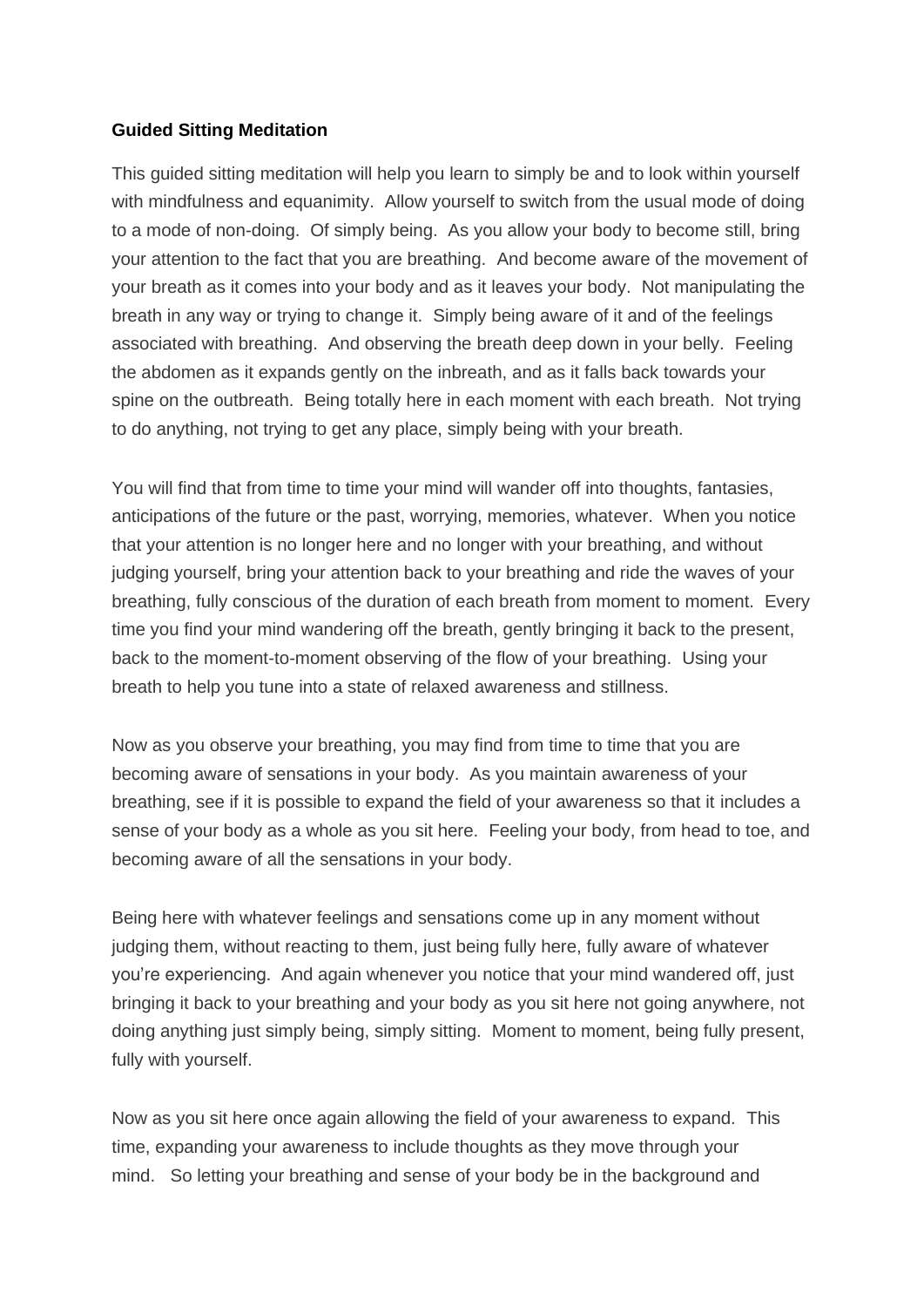allowing the thinking process itself to be the focus of your awareness. And rather than following individual thoughts and getting involved in the content and going from one thought to the next, simply seeing each thought as it comes up in your mind as a thought and letting the thoughts just come and go as you sit and dwell in stillness, witnessing them and observing them. Whatever they are…just observing them as events in the field of your consciousness…as they come into your awareness and they linger and as they dissolve.

If you find yourself at any point drawn into this stream of thinking and you notice that you are no longer observing them, just coming back to observing them as events and using your breathing and the sense of your body to anchor you and stabilize you in the present.

The thoughts can take any form, they can have any content and they can be either neutral or very highly charged. If thoughts come up that have fear in them, then just be aware of fear being here and letting these thoughts come and go. The same for worries, preoccupations, and so on. Regardless of the feeling that a thought might create for you, just observing it as simply a thought and letting it be here without pursuing it or without rejecting it. Noticing that from moment to moment, new thoughts will come and go.

As the meditation ends, you might give yourself credit for having spent this time nourishing yourself in a deep way by dwelling in this state of non-doing, in this state of being. For having intentionally made time for yourself to simply be who you are. And as you move back into the world, allow the benefits of this practice to expand into every aspect of your life.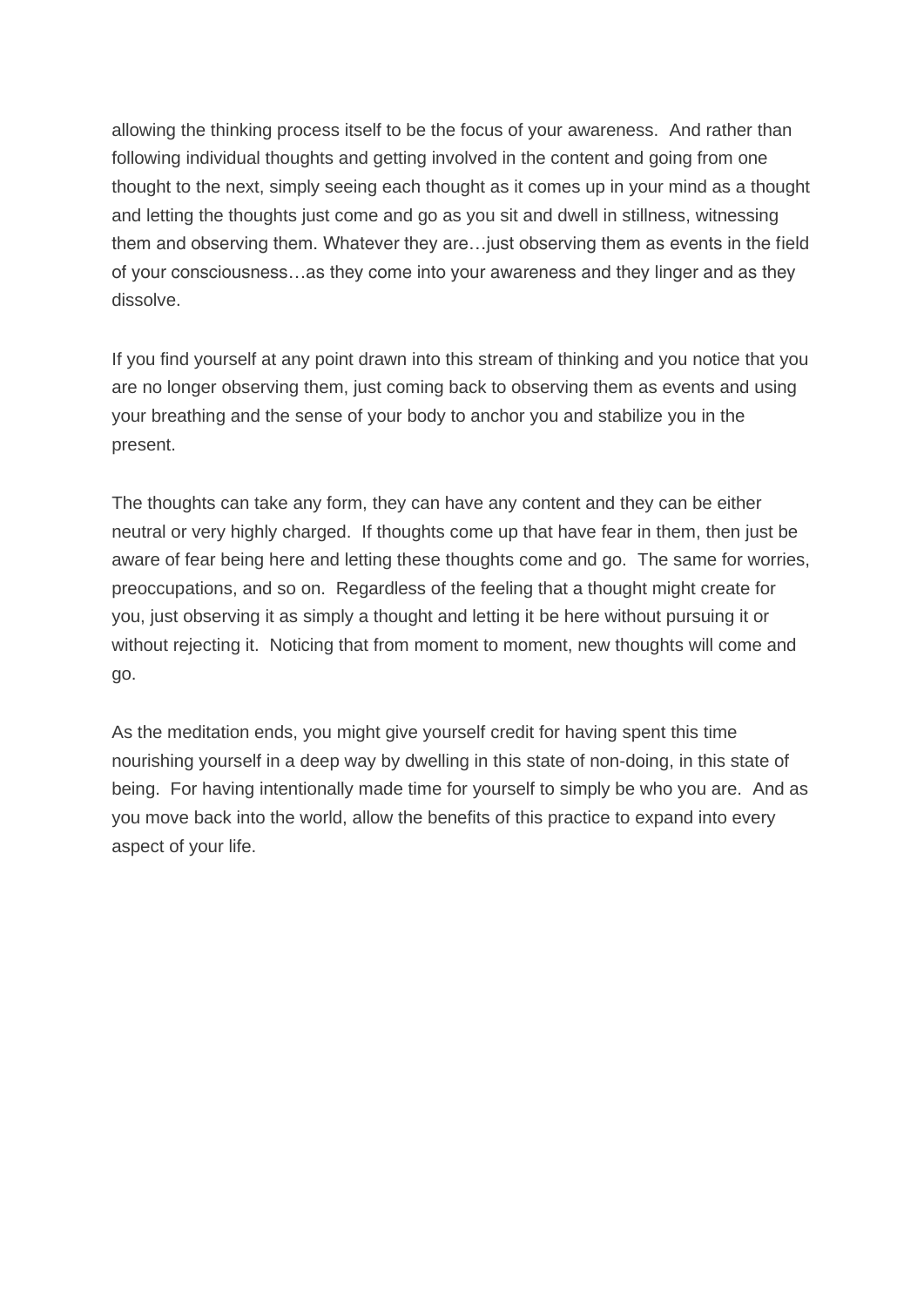#### **Meditation on Loving kindness**

In this meditation on loving kindness, allow yourself to switch from the usual mode of doing to a mode of non-doing. Of simply being. As your body becomes still, bring your attention to the fact that you are breathing. And become aware of the movement of your breath as it comes into your body and as it leaves your body. Not manipulating the breath in any way or trying to change it. Simply being aware of it and of the feelings associated with breathing. And observing the breath deep down in your belly. Feeling the abdomen as it expands gently on the inbreath, and as it falls back towards your spine on the outbreath. Being totally here in each moment with each breath. Not trying to do anything, not trying to get any place, simply being with your breath. Giving full care and attention to each inbreath and to each outbreath. As they follow one after the other in a never ending cycle and flow. If distracting thoughts arise, acknowledge them, then return to the practice.

And now bringing to mind someone for whom you have deep feelings of love. Seeing or sensing this person and noticing your feelings for them arise in your body. It may be simply a smile that spreads across your face, or your chest becomes warm. Whatever the effects, allow them to be felt.

Now letting go of this person in your imagination, and keeping in awareness the feelings that have arisen.

Bring yourself to mind now. And seeing if you can offer lovingkindness to yourself, by letting these words become your words…

*May I be happy*

*May I be healthy*

*May I ride the waves of my life*

*May I live in peace*

*No matter what I am given*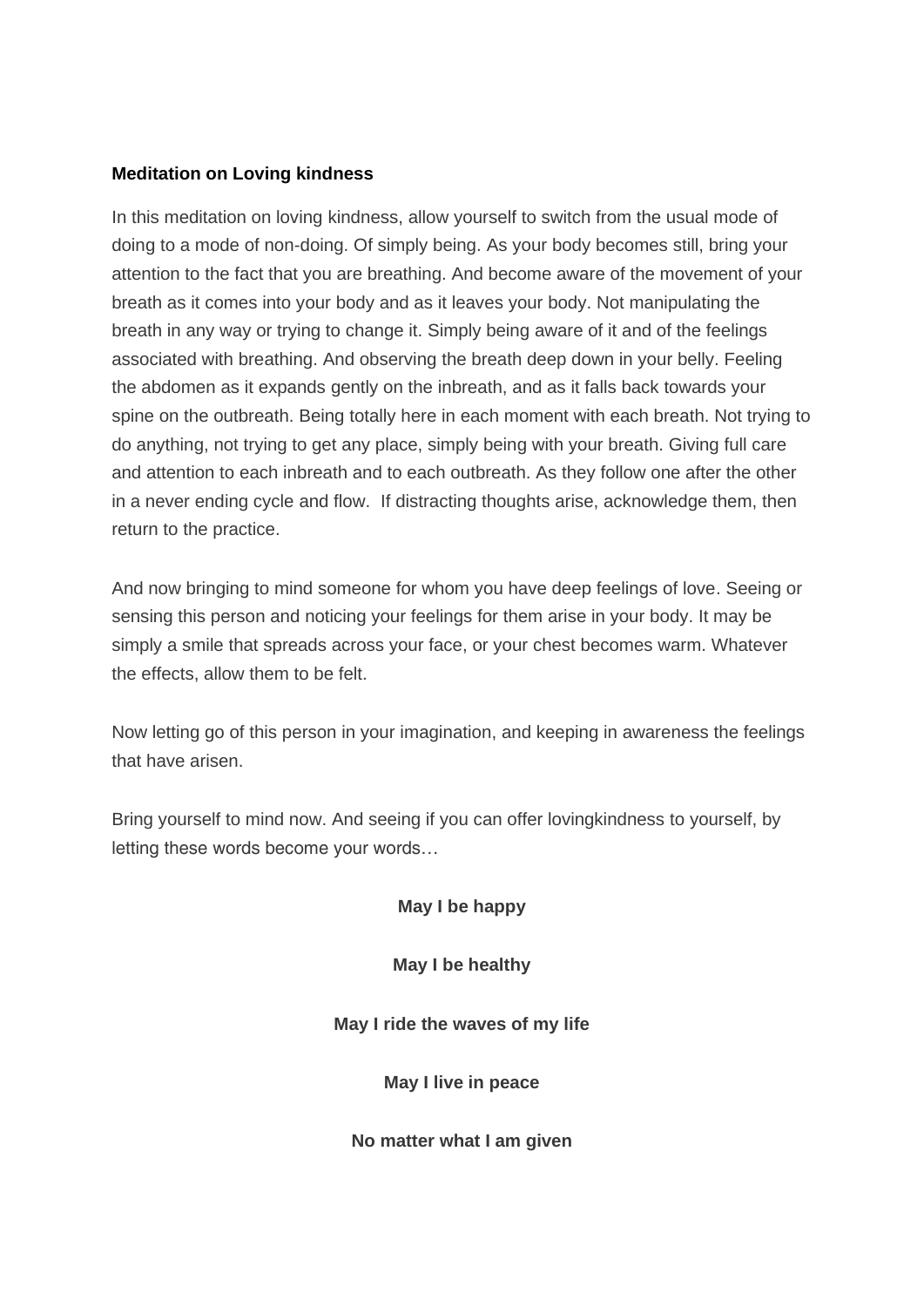And noticing the feelings that arise and letting them be, as you look within yourself with mindfulness and equanimity.

When you are comfortable, try offering lovingkindess to someone who supports you, who has always "been on your side." Bringing this person to mind, imagining them perhaps across from you, and letting these words become your words…

# *May you be happy*

### *May you be healthy*

### *May you ride the waves of your life*

### *May you live in peace*

### *No matter what you are given*

Once your feelings flow easily to a loved one, turn your attention now to someone with whom you have difficulty – it's best not to start with the most difficult person, but perhaps someone who brings up feelings or irritation or annoyance. And seeing if you can let these words become your words as you keep this person in awareness…

# *May you be happy*

*May you be healthy*

*May you ride the waves of your life*

*May you live in peace*

# *No matter what you are given*

Notice the sensations and feelings that arise within you. And seeing if you can just allow them and let them be.

And now bringing to mind the broader community of which you are a part. You might imagine your family, your workmates, your neighbours, or fan out your attention until you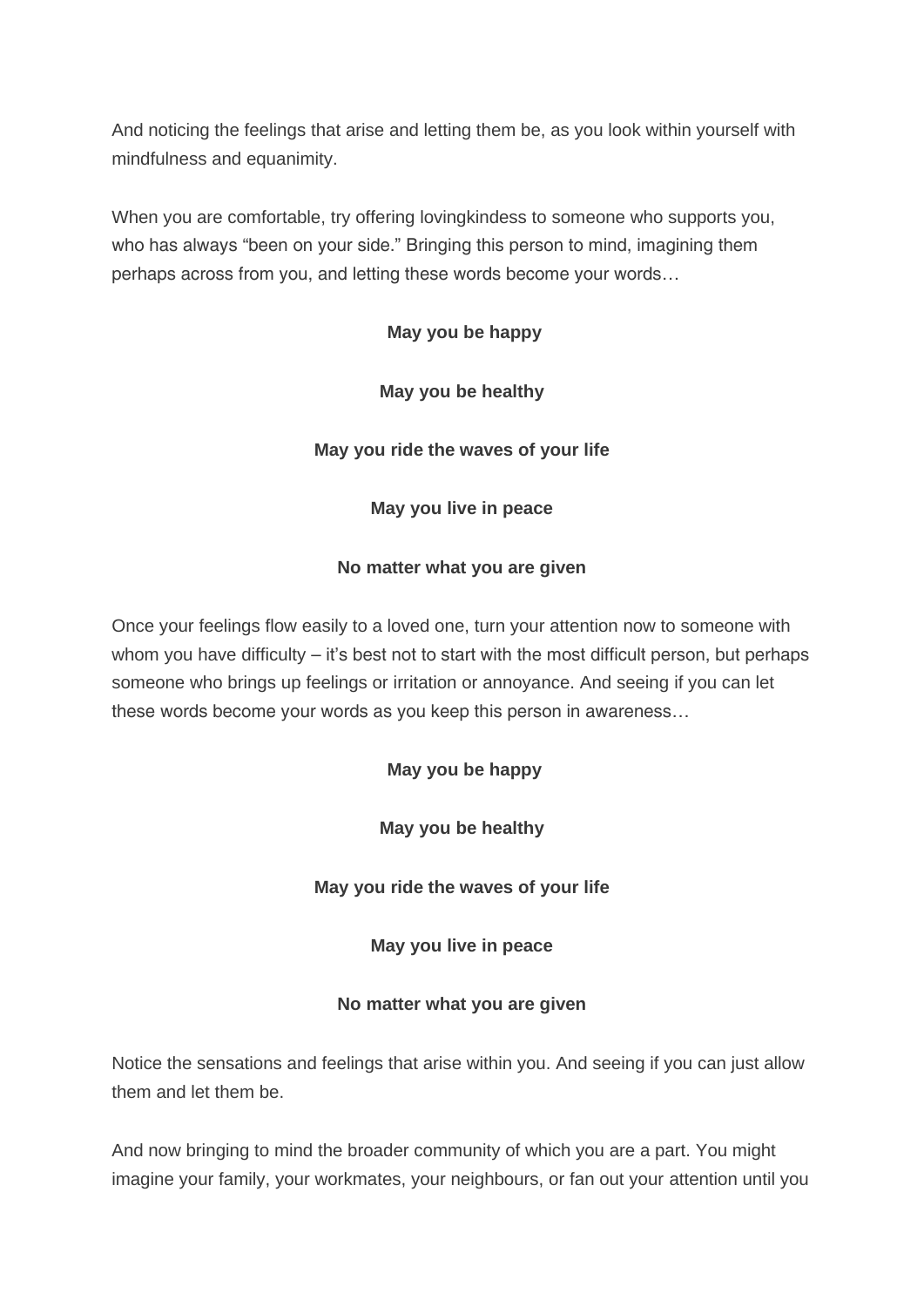include all persons and creatures on the planet. And including yourself in this offering of lovingkindness, as you let these words become your words…

# *May we be happy*

*May we be healthy*

# *May we ride the waves of our lives*

*May we live in peace*

# *No matter what we are given*

Notice the sensations and feelings that arise within you. Sitting with them for a few moments until you are ready to end the practice.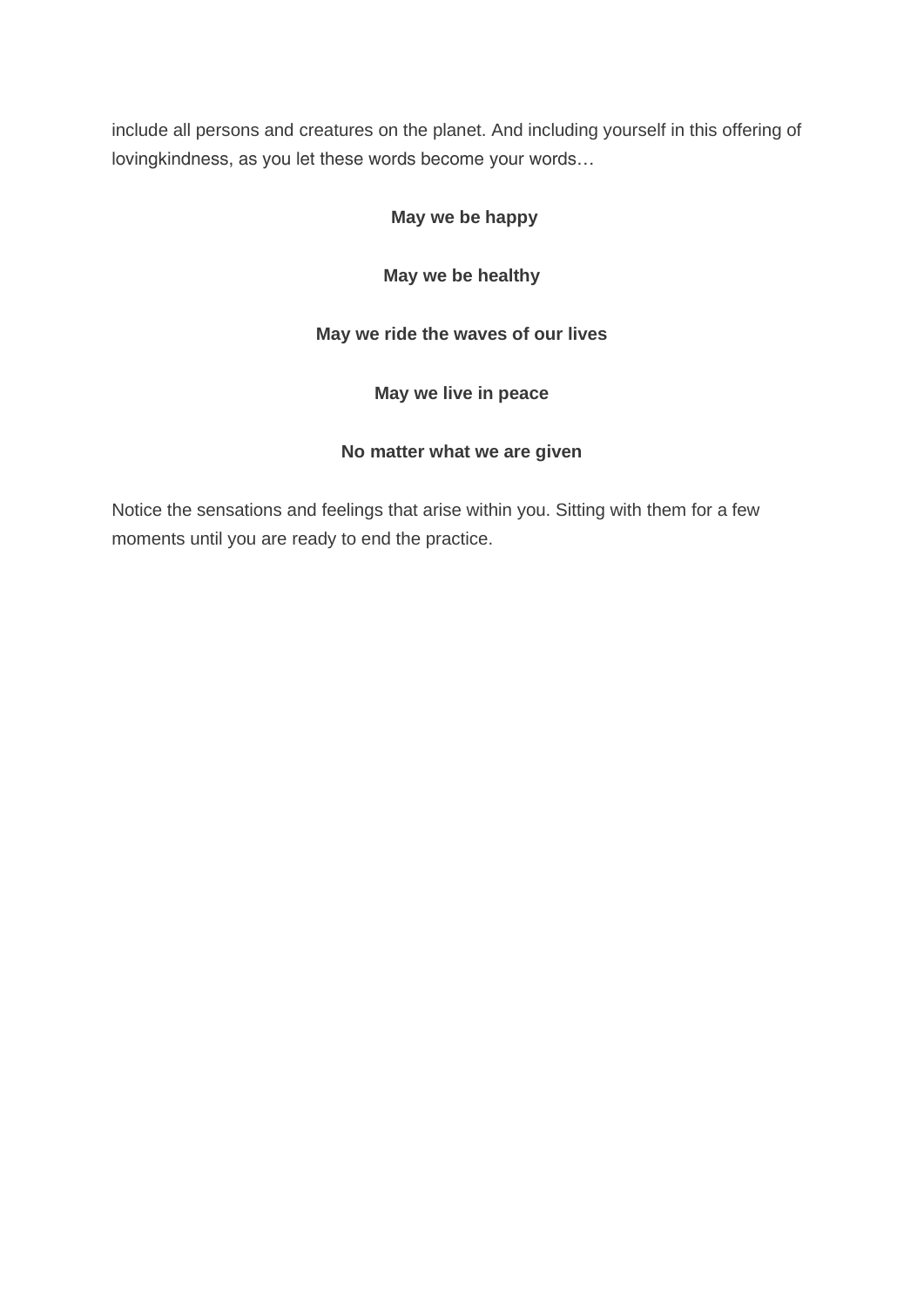#### **Awareness of Breath**

This guided meditation on the breath will help you learn to simply be and to look within yourself with mindfulness and equanimity. Allow yourself to switch from the usual mode of doing to a mode of non-doing. Of simply being. Sitting in an erect posture, either on a straight back chair or on a cushion. As you allow your body to become still, bring your attention to the fact that you are breathing. And become aware of the movement of your breath as it comes into your body and as it leaves your body. Not manipulating the breath in any way or trying to change it. Simply being aware of it and of the feelings associated with breathing. And observing the breath deep down in your belly. Feeling the abdomen as it expands gently on the inbreath, and as it falls back towards your spine on the outbreath. Being totally here in each moment with each breath. Not trying to do anything, not trying to get any place, simply being with your breath. Giving full care and attention to each inbreath and to each outbreath. As they follow one after the other in a never ending cycle and flow.

You will find that from time to time your mind will wander off into thoughts. When you notice that your attention is no longer here and no longer with your breathing, and without judging yourself, bring your attention back to your breathing and ride the waves of your breathing, fully conscious of the duration of each breath from moment to moment. Every time you find your mind wandering off the breath, gently bringing it back to the present, back to the moment-to-moment observing of the flow of your breathing. Using your breath as an anchor to focus your attention, to bring you back to the present whenever you notice that your mind is becoming absorbed or reactive. Using your breath to help you tune into a state of relaxed awareness and stillness.

Now as you observe your breathing, you may find from time to time that you are becoming aware of sensations in your body. As you maintain awareness of your breathing, see if it is possible to expand the field of your awareness so that it includes a sense of your body as a whole as you sit here. Feeling your body, from head to toe, and becoming aware of all the sensations in your body. So that now you are observing not only the flow of breathing, but the sense of your body as a whole.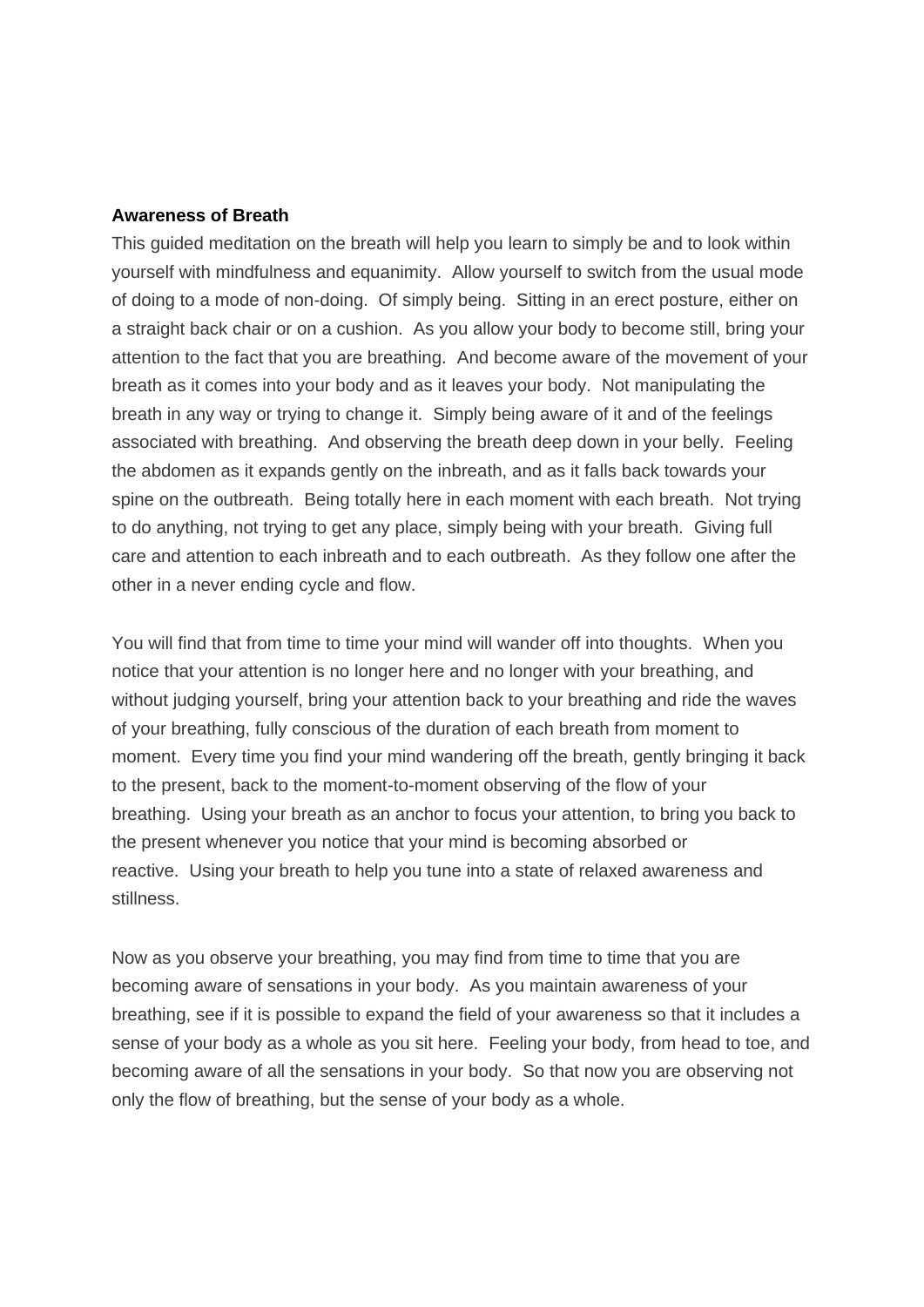Being here with whatever feelings and sensations come up in any moment without judging them, without reacting to them, just being fully here, fully aware. Totally present with whatever your feelings are and with your breath and a sense of your body as a whole. And again whenever you notice that your mind wandering off, just bringing it back to your breathing and your body as you sit here not going anywhere, not doing anything just simply being, simply sitting. Moment to moment, being fully present, fully with yourself.

Reestablishing your awareness on the body as a whole and on the breath as it moves in and out of your body. Coming back to a sense of fullness of each inbreath, and the fullness of each outbreath. If you find yourself at any point drawn into a stream of thinking and you notice that you are no longer observing the breath, just using your breathing and the sense of your body to anchor you and stabilize you in the present.

Just being with your breathing from moment to moment, just sitting in stillness, looking for nothing and being present to all. Just as it is, just as it unfolds. Just being right here, right now. Complete. Human. Whole.

As the practice comes to an end, you might give yourself credit for having spent this time nourishing yourself in a deep way by dwelling in this state of non-doing, in this state of being. For having intentionally made time for yourself to simply be who you are. And as you move back into the world, allow the benefits of this practice to expand into every aspect of your life.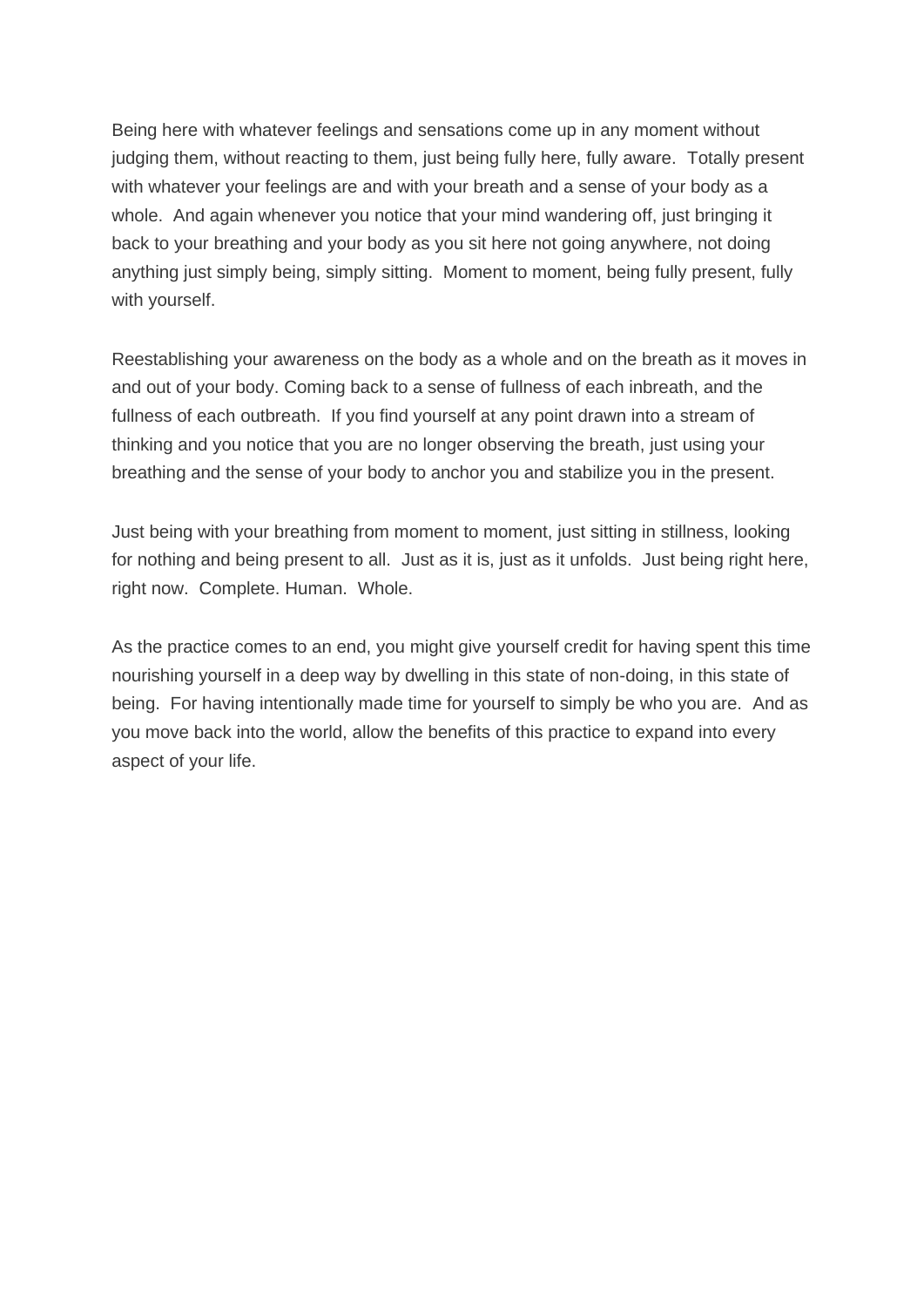#### **Mindful Body Scan**

Try to focus on your breathing until you tune into, find, sense, or feel the rhythm that is most comfortable and soothing for you. If that seems hard, do not worry, just breathe in as comfortable a way as you are able. When you have done that, focus on your legs. Notice how they feel for a moment. Now imagine that all the tension in your legs is flowing down through your legs and down into the floor and away. Let it go on its way. So, as you breathe in, just note any tension and then, as you breathe out, imagine the tension flowing down through your legs and out through the floor. Imagine your legs feeling grateful that they can let go. Sometimes people find that if they slightly tense their muscles as they breathe in, and then relax as they breathe out, this can be helpful. Just spend as much time as you find is helpful to you exploring the idea of letting that tension go with kindness .…………………………..

Now let's focus on our bodies and imagine the tension in our bodies from our shoulders down to our stomach and again, as you breathe out just imagine the tension leaving this part of your body, going down through your legs, down through the floor and away. Again, if it helps, just gently tense your stomach and back muscles as you breathe in and then relax them as you breathe out. In a way it can be like imagining emptying a vessel of the tension that's now running through your legs and down through the floor………………………………. Your body is grateful and you feel kind towards it.

Now focus on the tips of your fingers, through your wrists, your arms and elbows and shoulders. Imagine that the tension that was there can be released - can be let go of. So, gently let the tension go so that it can run off down through your body, down through your legs and out through the floor and away….. Now imagine the tension that sits in your head, neck and forehead. The tension has been your alert system in action and it would like to be released now - to take a rest. So again, as you breathe out, just imagine it running down through your body, down through your legs and out down through the floor………………………………..